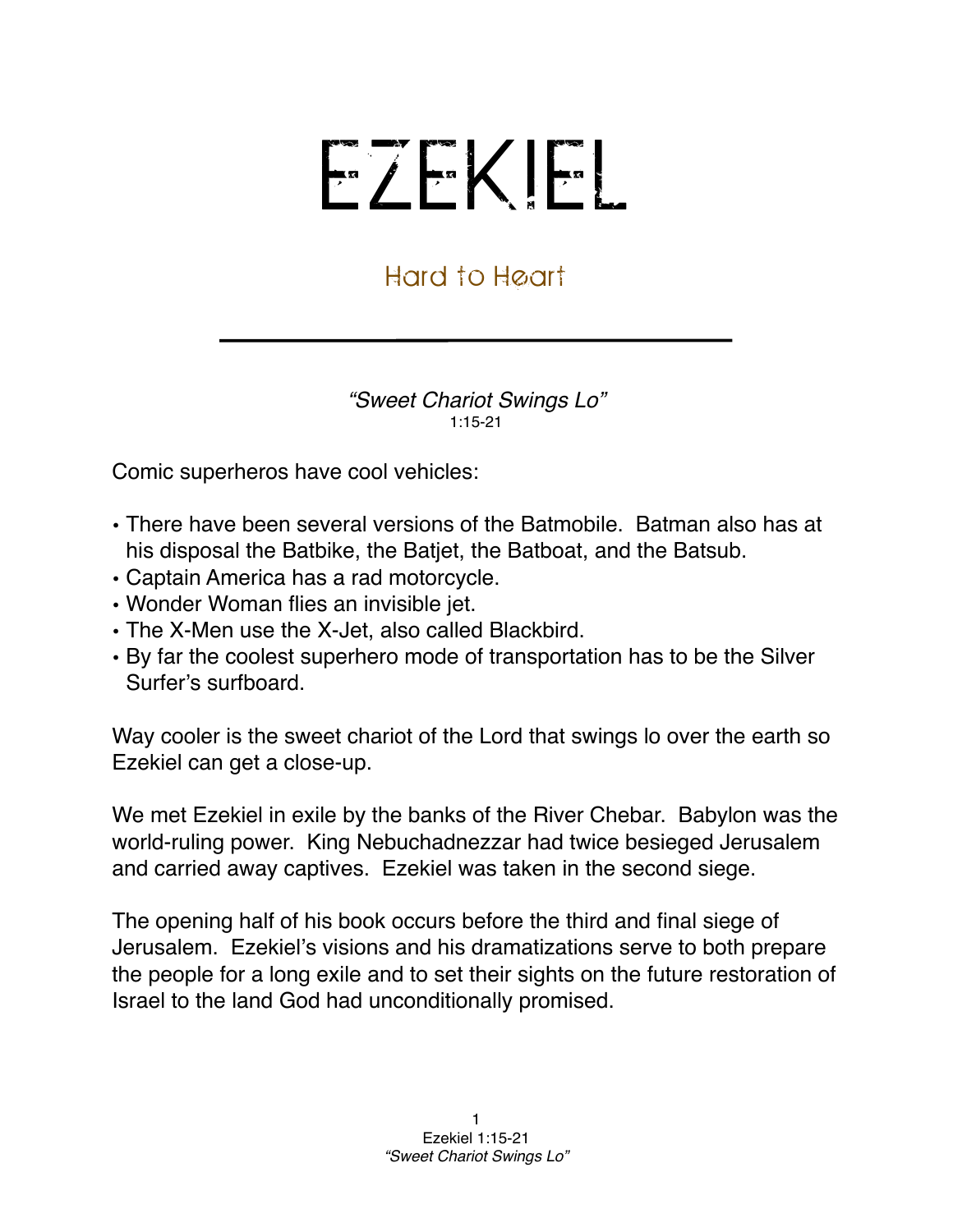Ezekiel sees the heavens open and a storm approaching. But there is something in the storm. There are four cherubim - of the type that minister constantly around the throne of God.

As the chapter continues, Ezekiel sees further into the storm:

- In verses fifteen through twenty-one he sees what appears to be a supernatural chariot.
- Then he'll see a platform atop the chariot.
- Then he'll see God seated upon a throne upon the platform; and by "God" we'll see that it is Jesus Christ.

Ezekiel 1:15 Now as I looked at the living creatures, behold, a wheel was on the earth beside each living creature with its four faces.

Theses "living creatures" are identified by Ezekiel later in his book as cherubim. As he sees them moving through the heavens he notices a "wheel" associated with each of them that is touching the "earth."

Ezekiel 1:16 The appearance of the wheels and their workings was like the color of beryl, and all four had the same likeness. The appearance of their workings was, as it were, a wheel in the middle of a wheel.

All manner of explanations have been suggested for what Ezekiel really saw. UFOlogists argue that he saw the landing of an extraterrestrial craft. One such researcher says,

We... encounter mechanical nomenclature, such as rings, rims, strakes, spokes and "eyes" (which could well be port holes)... Ezekiel clearly indicates that these vehicles land, take off, hover, and even fly in formation as they zip to and fro in all directions. They are able to do so without needing to bank and turn as do airplanes or birds. As they flash through the sky they are - like the mighty flying machines (vimanas) of the Hindu epics - accompanied by a thunderous roar. Finally, as they land on earth they "let down their wings" - a curious statement from our UFO oriented standpoint, unless we realize that these "wings" could conceivably be metal stairways as seen from the side. Such "gangplanks" might be lowered smoothly until they touched the ground, giving him the impression that the cherubim had "let down their wings."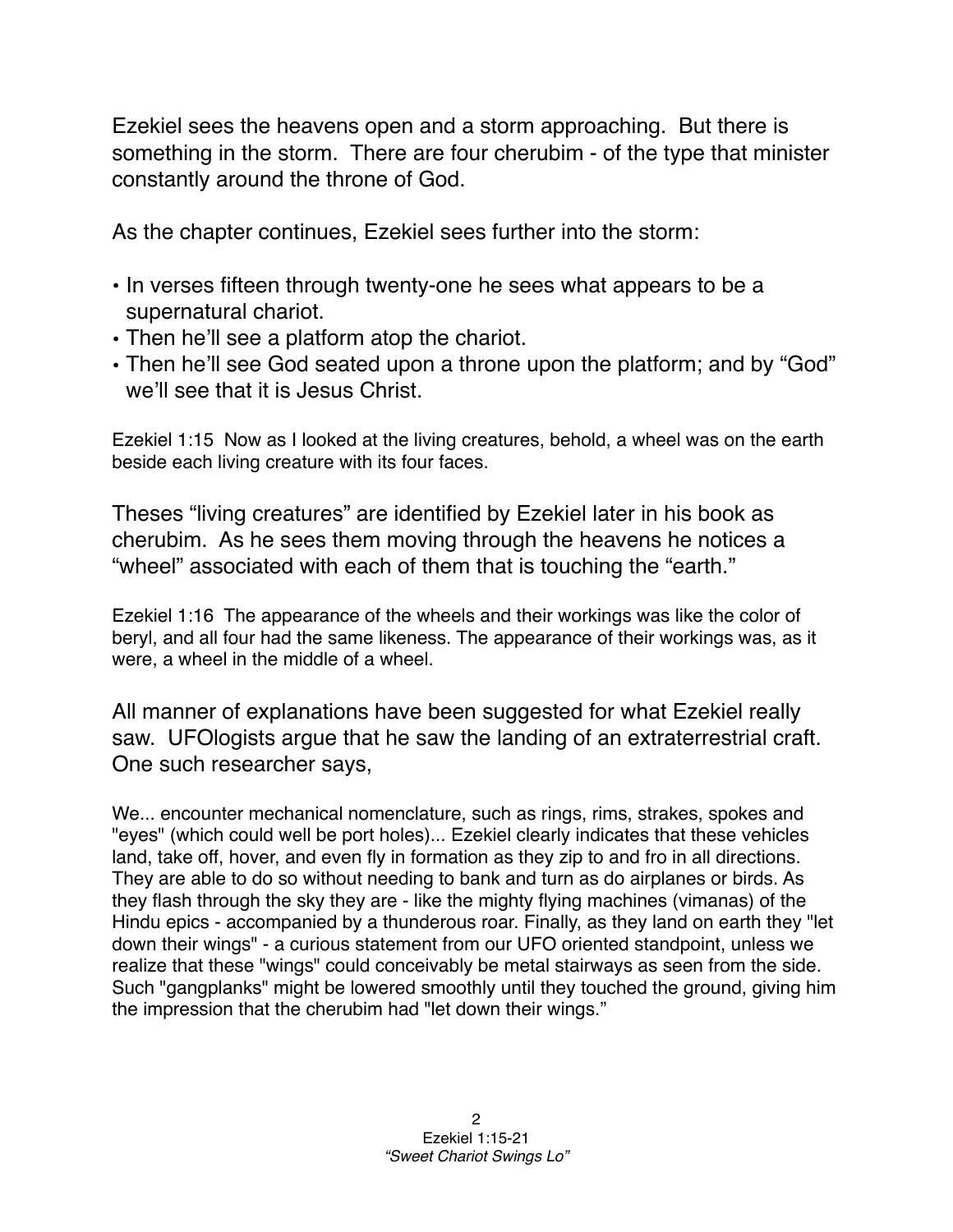We find this humorous but it is something we ought to address. You see, a lot of folks who study prophecy believe that some sort of UFO hoax perpetrated by demons will be characteristic of the last days.

The main reason, for me, that we must reject the notion that Ezekiel was the victim of a UFO sighting is that is offends the Bible's claim of inspiration. Ezekiel tells us that these are cherubim and that the vision is of the Lord. He isn't a guy living in a van down by the river who sees a UFO. He is God's prophet who sees the Lord.

Ezekiel 1:17 When they moved, they went toward any one of four directions; they did not turn aside when they went.

The mechanics of the wheel within a wheel were such that they had free movement in all directions. They didn't "turn" as on an axle.

I admit I have trouble visualizing this. I've seen various artistic representations but that's all they are.

The important concept is motion. These wheels allow the chariot unrestricted motion in all directions.

Why do I keep referring to this as a chariot? The Bible itself seems to comment upon God's throne as a chariot in connection with the cherubim. For example, when describing the construction of the mercy seat for the ark of the covenant in Solomon's Temple, it's described like this:

1 Chronicles 28:18 ... the chariot, that is, the gold cherubim that spread their wings and overshadowed the ark of the covenant of the Lord.

In Psalm eighteen you read,

Psalms 18:6 In my distress I called upon the Lord, And cried out to my God; He heard my voice from His temple, And my cry came before Him, even to His ears. Psalms 18:9 He bowed the heavens also, and came down With darkness under His feet.

Psalms 18:10 And He rode upon a cherub, and flew; He flew upon the wings of the wind.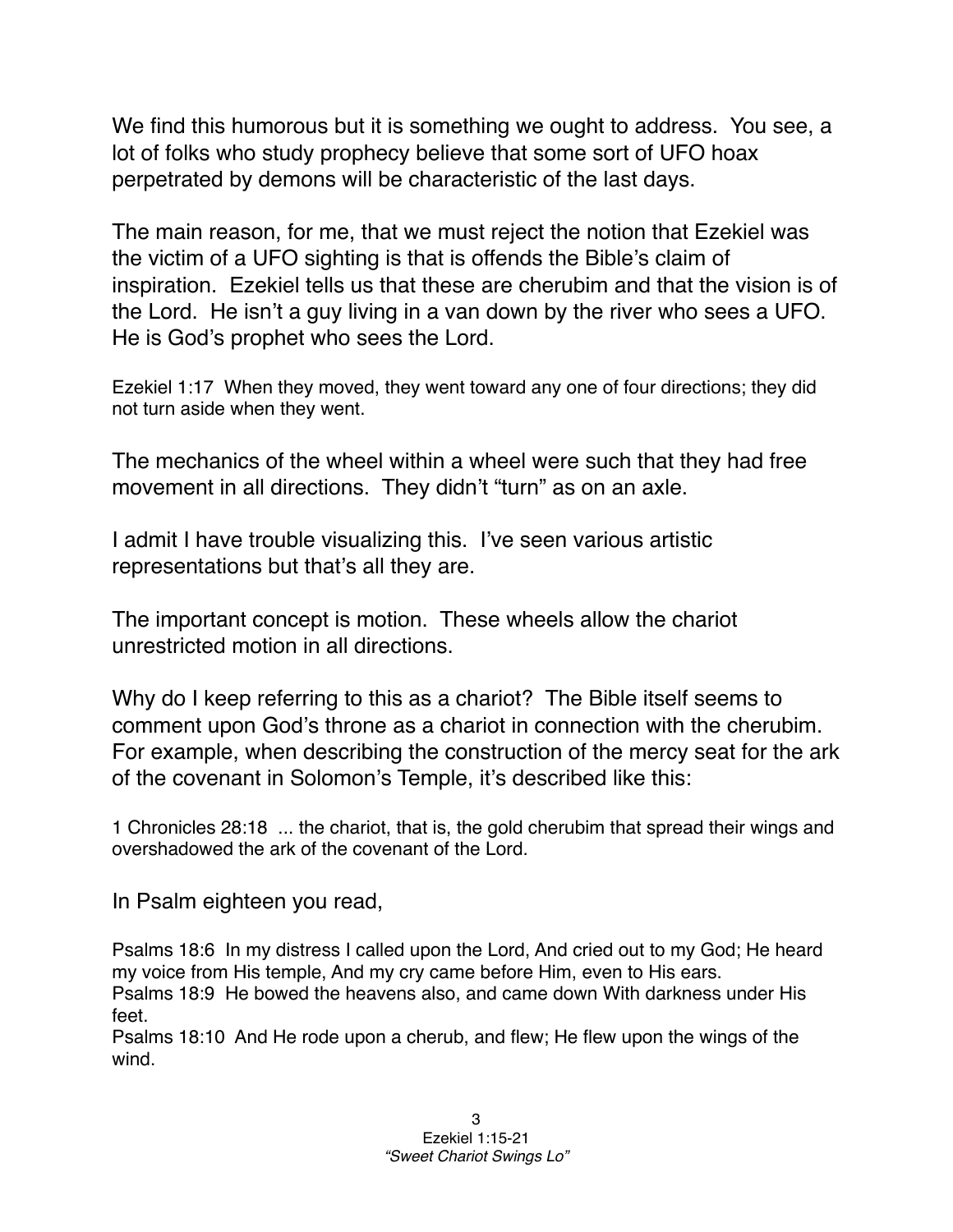In Psalm 104:3 you read,

Psalms 104:3 He lays the beams of His upper chambers in the waters, Who makes the clouds His chariot, Who walks on the wings of the wind,

Psalm 104 may be poetic, a poetic description of God's omnipresence, but the other texts are not. They depict a literal vehicle, a chariot associated with the cherubim. It's God's sweet ride!

It's got custom rims:

Ezekiel 1:18 As for their rims, they were so high they were awesome; and their rims were full of eyes, all around the four of them.

I don't want to confuse the chariot with modern innovations or to in any way suggest that Ezekiel was seeing a future, mechanical vehicle. But I can't help but think of the new cars that come equipped with various sensors. Mercedes pioneered radar-guided pre-crash technology that senses when a car might crash and takes preventive measures.

God's chariot "sees" everything in every direction. It speaks to us of discernment. You've heard, probably memorized, this famous verse:

2 Chronicles 16:9 For the eyes of the Lord run to and fro throughout the whole earth, to show Himself strong on behalf of those whose heart is loyal to Him.

Do you know that there is more to that verse? It ends saying, "In this you have done foolishly; therefore from now on you shall have wars." It was a prophet's warning to King Asa who put his trust in armies. Instead Asa ought to have known that the Lord's chariot was about, ʻlooking' to give victory as God forwarded His plan for His people.

The whole vision is intended to communicate that the earth and its history is moving according to God's eternal plan. His throne touches the earth. His wheels set the earth - its history - in motion. Kingdoms rise and kingdoms fall according to God's plan for His people on the earth.

Ezekiel 1:19 When the living creatures went, the wheels went beside them; and when the living creatures were lifted up from the earth, the wheels were lifted up.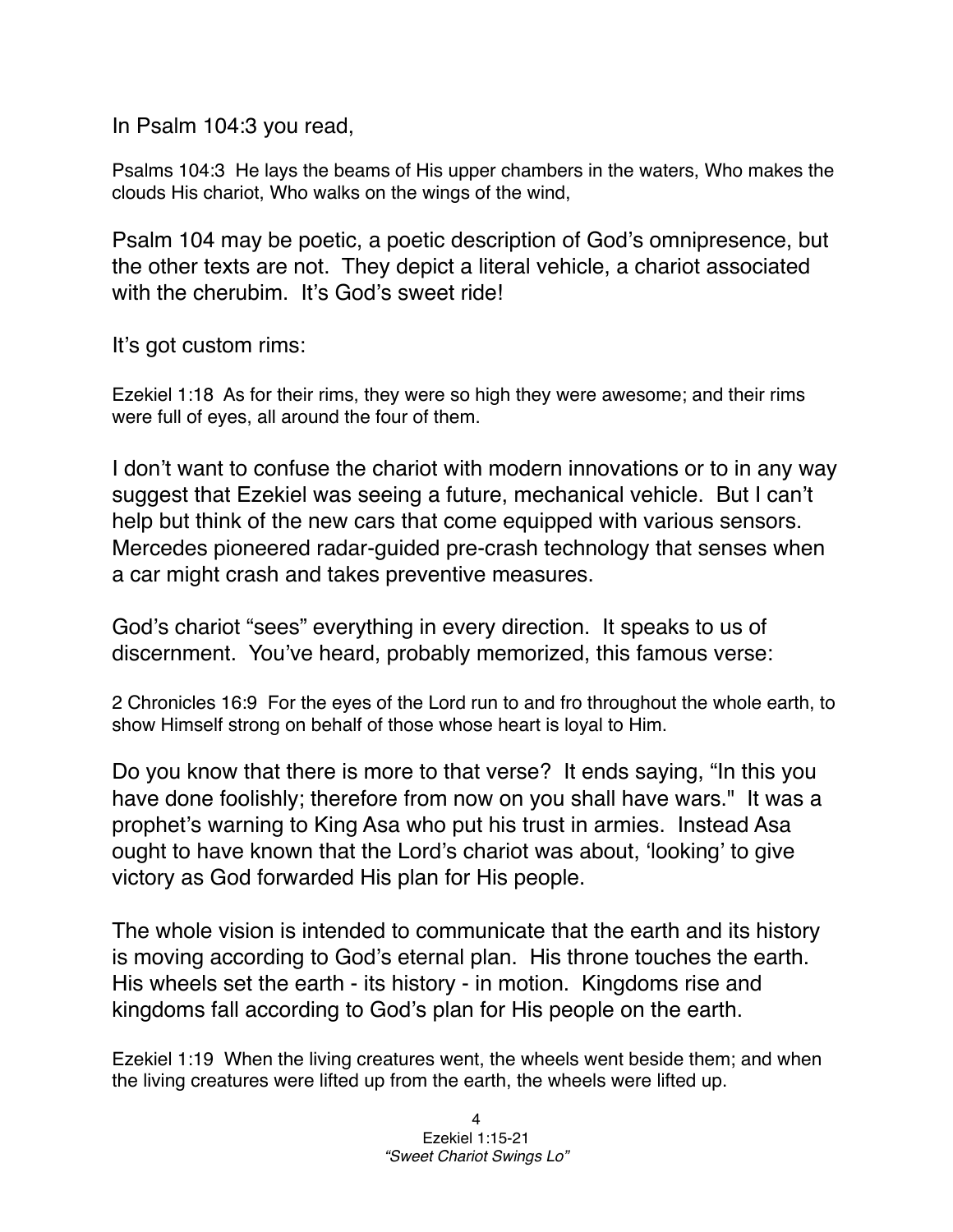Sounds like a series of touch-and-goes. Only this wasn't for training purposes. This was the real thing.

Why these touch-and-goes? We'll see one reason why in chapter nine. Let me give you a preview.

Ezekiel 9:1 Then He called out in my hearing with a loud voice, saying, "Let those who have charge over the city draw near, each with a deadly weapon in his hand." Ezekiel 9:2 And suddenly six men came from the direction of the upper gate, which faces north, each with his battle-ax in his hand. One man among them was clothed with linen and had a writer's inkhorn at his side. They went in and stood beside the bronze altar.

Ezekiel 9:3 Now the glory of the God of Israel had gone up from the cherub, where it had been, to the threshold of the temple. And He called to the man clothed with linen, who had the writer's inkhorn at his side;

Ezekiel 9:4 and the Lord said to him, "Go through the midst of the city, through the midst of Jerusalem, and put a mark on the foreheads of the men who sigh and cry over all the abominations that are done within it."

Ezekiel 9:5 To the others He said in my hearing, "Go after him through the city and kill; do not let your eye spare, nor have any pity.

Ezekiel 9:6 Utterly slay old and young men, maidens and little children and women; but do not come near anyone on whom is the mark; and begin at My sanctuary." So they began with the elders who were before the temple.

God was looking for those whose hearts were aligned with His. He always is! Perhaps the cherubim were touching down to mark these faithful saints prior to the final siege against Jerusalem.

Ezekiel 1:20 Wherever the spirit wanted to go, they went, because there the spirit went; and the wheels were lifted together with them, for the spirit of the living creatures was in the wheels.

OK, so the "spirit" of these cherubim were "in the wheels." They had some sort of a connection with the wheels, what we might call an interface, that rendered the wheels at their complete immediate control.

They themselves were following the leading of God's Spirit. They did not act independently.

Angels must get mind-blown by God's unfolding plan for history. One angel is on record as slaying 185,000 Assyrians in a single night. Their exploits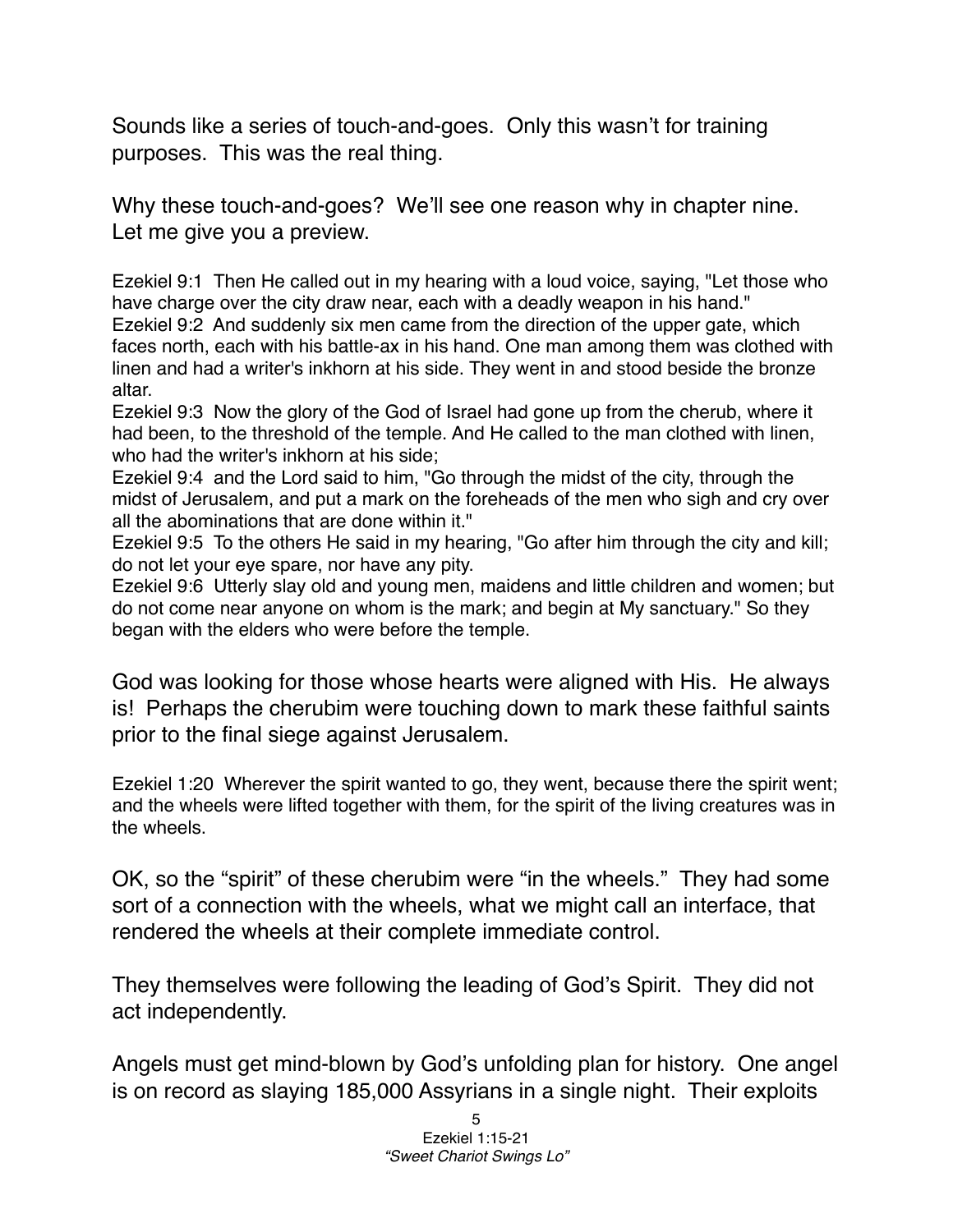are amazing. Yet God is working in and through human beings. His strength is on display in our weakness.

Ezekiel 1:21 When those went, these went; when those stood, these stood; and when those were lifted up from the earth, the wheels were lifted up together with them, for the spirit of the living creatures was in the wheels.

Babylon was a monster. In no time at all Nebuchadnezzar would again besiege Jerusalem. During this siege, which lasted about eighteen months, "every worst woe befell the devoted city, which drank the cup of God's fury to the dregs" (Second Kings 25:3; [Lamentations](http://en.wikipedia.org/wiki/Book_of_Lamentations) 4:4, 5, 9). The city was plundered and reduced to ruins.

King Zedekiah and his followers attempted to escape, making their way out of the city, but were captured on the plains of [Jericho,](http://en.wikipedia.org/wiki/Jericho) and were taken to [Riblah.](http://en.wikipedia.org/wiki/Riblah) There, after seeing his own sons put to death, his own eyes were put out, and, being loaded with chains, he was carried captive to [Babylon](http://en.wikipedia.org/wiki/Babylon) (Second Kings 25:1-7; Second Chronicles 36:12; [Jeremiah](http://en.wikipedia.org/wiki/Book_of_Jeremiah) 32:4,5; 34:2, 3; 39:1-7; 52:4-11; [Ezekiel](http://en.wikipedia.org/wiki/Book_of_Ezekiel) 12:12) where he remained a prisoner to the day of his death.

After the fall of Jerusalem the Babylonian general [Nebuzaraddan](http://en.wikipedia.org/w/index.php?title=Nebuzaraddan&action=edit&redlink=1) was sent to carry out its complete destruction. The city was razed to the ground. Only a small number of vinedressers and husbandmen were permitted to remain in the land (Jeremiah 52:16). Gedeliah, with a [Chaldean](http://en.wikipedia.org/wiki/Chaldea) guard stationed at [Mizpah](http://en.wikipedia.org/wiki/Mizpah_in_Benjamin), was left to rule over Judah (Second Kings 25:22, 24; Jeremiah 40:1, 2, 5, 6).

 Habakkuk was a prophet contemporary with Ezekiel but a little prior. He complained that the Lord wasn't doing anything about His people living in sin. God told Habakkuk He was definitely going to do something. He was going to send Babylon against them as a discipline.

All this was set in motion by God. He remained firmly in command.

Whatever superior weapons and tactics Nebuchadnezzar might have over the nations of the earth, God's chariot was superior. But as a weapon it